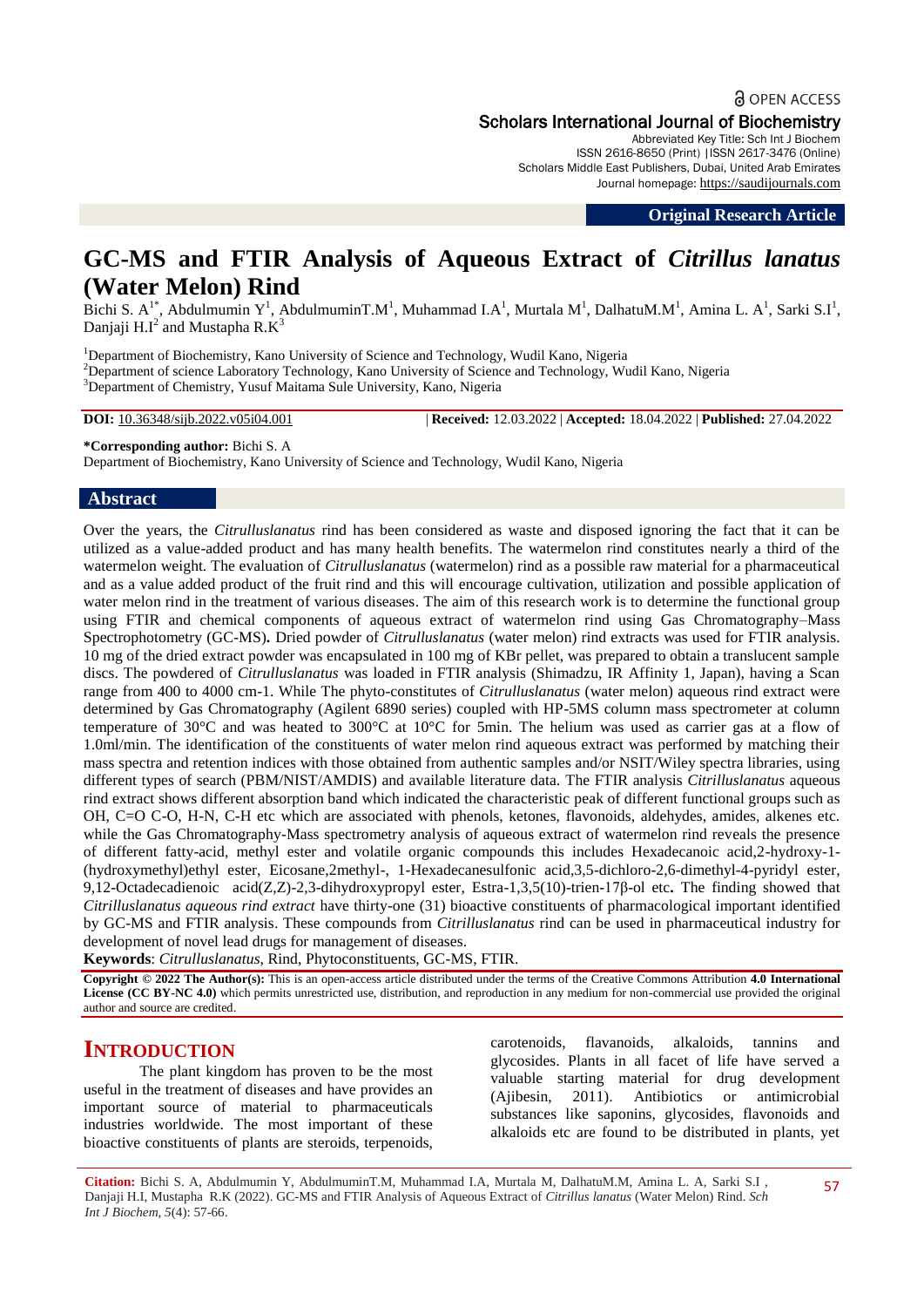these compounds were not well established due to the lack of knowledge and techniques.

Watermelon is used amazingly for it nutritional and medicinal values because of its high water content which contained sugar and energy booster and hydrate body during dehydration, especially during the hot seasons (Ayoola *et al.,* 2011). Watermelon's Seeds, the dried seeds (dark flat) of the fruit are used as snacks when salted and roasted in China, Israel, etc. In Africa, the seeds are made into coarse flour or oil may be extracted from them and use for domestic consumption, and the juice can be extracted from watermelon to produced wine. The imperfect fruit of the Watermelon are used as Livestock feed, while the immature fruits can be prepared and used as summer squash (Stray, 1998).

Watermelon was said to possess high level of antioxidants which decreases the risk of kidney stone and bone loss due to old age, and it is a powerful diuretic diet, has the availability of amino acids and Beta -Carotene which protect heart disease. Also rich in lycopene, which is a pigment that gives the red color that naturally, occurred in *Citrulluslanatus* which prevent ailments of prostate and oral cancer. It is a good source of vitamins such as A, B, C, and Thiamine.

The seeds of the watermelon are said to contained considerable amount of minerals such as calcium, iron, manganese, phosphorus, potassium, sodium, zinc, copper and magnesium which assist in the growth and development of the healthy body that take part in metabolic activities of all living organisms (Worthington-Roberts, 2008).

In some [Asian](http://en.wikipedia.org/wiki/Asia) and African countries, up to 80% of the population relies on traditional medicine for their [primary health care](http://en.wikipedia.org/wiki/Primary_health_care) needs. When adopted outside of its traditional culture, traditional medicine is often called complementary and alternative medicine.

The World Health Organization notes, that "inappropriate use of traditional medicines or practices can have negative or dangerous effects" and that "further research is needed to ascertain the efficacy and safety" of several of the practices and medicinal plants used by traditional medicine systems. Practices known as traditional medicines include [Ayurveda,](http://en.wikipedia.org/wiki/Ayurveda) [Siddha](http://en.wikipedia.org/wiki/Siddha_medicine)  [medicine,](http://en.wikipedia.org/wiki/Siddha_medicine) [Unani,](http://en.wikipedia.org/wiki/Unani) [ancient Iranian medicine,](http://en.wikipedia.org/wiki/Ancient_Iranian_Medicine) [Irani,](http://en.wikipedia.org/wiki/Irani_Traditional_medicine) [Islamic medicine,](http://en.wikipedia.org/wiki/Medicine_in_medieval_Islam) [traditional Vietnamese medicine,](http://en.wikipedia.org/w/index.php?title=Traditional_Vietnamese_medicine&action=edit&redlink=1) [traditional Chinese medicine,](http://en.wikipedia.org/wiki/Traditional_Chinese_medicine) [traditional Korean](http://en.wikipedia.org/wiki/Traditional_Korean_medicine)  [medicine,](http://en.wikipedia.org/wiki/Traditional_Korean_medicine) [traditional African medicine,](http://en.wikipedia.org/wiki/Traditional_African_medicine) and many other forms of healing practices(WHO, 2002).

# **2. METHODS**

#### **Collection and Identification**

*Citrulluslanatus* (water melon) was collected from Wudil farm and was identified at Biology Department, Kano University of Science and

Technology; the collected fruits were rinsed several times with distilled water before subjecting them to analysis. Fresh samples of the fruits were sliced with cleaned knife to separate the rind (exocarp) from the pulp (mesocarp). The seeds were carefully removed from the pulp. The rind was chopped into tiny cubes while the pulp was shredded and the rind was bench dried for twenty days and pulverized into coarse powder and kept in polythene bags at room temperature for extraction.

#### **Extraction of the water melon rind extract**

Exactly 5 grams of the crushed watermelon rind was carefully weighed and transferred into a clean 50ml conical flask and diluted with 10ml of distilled water. The 50ml conical flask was then placed as a shaking water-bath and heated at a temperature of  $60^{\circ}c$ for ten minute to increase the value of the water soluble polyphenols in the watermelon rind extract. After the ten minute, the conical flask was removed and cool. The cold watermelon rind was then filtered using Whatman number 1 filter paper. A light-green colored filtrate was obtained as the watermelon rind aqueous extract. The aqueous extract was allowed to dry at a room temperature and it was dissolved in methanol and taken for GC-MS and FTIR analysis.

#### **Fourier Transform Infrared (FTIR) Spectroscopy Analysis of Water Melon Rind Aqueous Extract.**

Dried powder of *Citrulluslanatus* (water melon) aqueous rind extracts was used for FTIR analysis. 10 mg of the dried extract powder was encapsulated in 100 mg of KBr pellet, was prepared to obtain a translucent sample discs. The powdered of *Citrulluslanatus* was loaded in FTIR machine (Shimadzu, IR Affinity 1, Japan), having a Scan range from 400 to 4000 cm-1.

#### **Gas Chromatography – Mass Spectroscopy (GC-MS) Analysis of** *Citrulluslanatus* **(Water Melon) Rind Aqueous Extract.**

The phyto-constitutes of *Citrulluslanatus* (water melon) rind extract were determined by Gas Chromatography (Agilent 6890 series) coupled with HP-5MS column mass spectrometer at column temperature of 30°C and was heated to 300°C at 10°C for 5min. The helium was used as carrier gas at a flow of 1.0ml/min. The identification of the constituents of water melon rind aqueous extract was performed by matching their mass spectra and retention indices with those obtained from authentic samples and/or NSIT/Wiley spectra libraries, using different types of search (PBM/NIST/AMDIS) and available literature data (Kulkarni *et al*., 2015).

#### **3. RESULTS AND DISCUSSION**

#### **FT-IR analysis of aqueous extracts of**  *Citrilluslanatus***(watermelon) rind.**

*Citrilluslanatus* aqueous rind extract shows characteristics absorption band at 3622, 3946, 3819,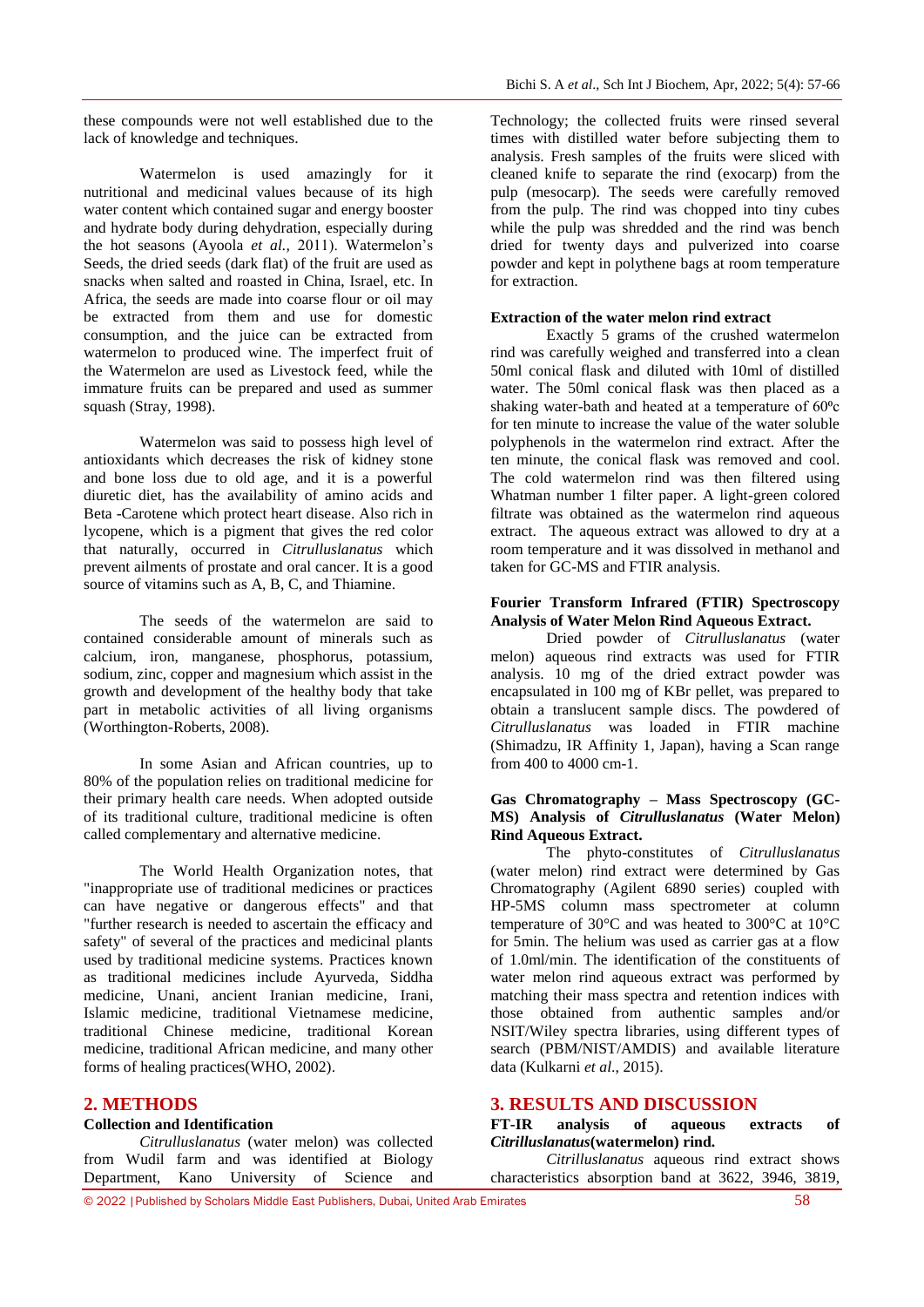3674, 3651 and 3525cm-1 which indicated the presence of OH band stretch and this reveals phenols while the peak band at 3867,3905, and 3838cm<sup>-1</sup> indicated the presence of C-H band stretch indicated for aldehyde. Also the band observed at  $780,817$  and  $672 \text{cm}^{-1}$  were for alkyl halides. The characteristics absorption band exhibited at 2113, 2206, 2530 and  $1950 \text{cm}^{-1}$  were for functional group C=O stretch which indicated the presence of aromatic ketone. Also, the band observes at 3353, 3320, 3264 and 3294cm-1 was for Amine due to

N-H stretch and 1596cm<sup>-1</sup> was for primary amine due to the N-H bend. The absorption band at 2151, 2050, 2020 and 2091cm<sup>-1</sup> showed the presence of C-N stretch which indicates flavonoids and also band observed at1242 and 1030cm-1 were for Ethers due to C-O bend. The absorption at 719 and  $2921 \text{cm}^{-1}$  indicated the presence of C-H bends which showed Alkenes and also peak at 1393cm<sup>-1</sup> showed the presence of sulphonamide due to  $S = O$  stretch (Table 1/ Figure1).

| Absorption spectrum, frequency (cm <sup>-1</sup> ) |                  |                                              |               |  |  |
|----------------------------------------------------|------------------|----------------------------------------------|---------------|--|--|
| S/N                                                | <b>Frequency</b> | <b>Components</b><br><b>Functional Group</b> |               |  |  |
|                                                    | $(cm-1)$         | <b>Peaks</b>                                 |               |  |  |
| $\mathbf{1}$                                       | 3946             | OH stretch                                   | Phenols       |  |  |
| $\overline{2}$                                     | 3819             | OH Stretch                                   | Phenols       |  |  |
| $\overline{3}$                                     | 3905             | C-H stretch                                  | Alkenes       |  |  |
| $\overline{4}$                                     | 3674             | OH Stretch                                   | Amide         |  |  |
| 5                                                  | 3867             | C-H Stretch                                  | Aldehyde      |  |  |
| $\overline{6}$                                     | 3838             | C-H Stretch                                  | Aldehyde      |  |  |
| 7                                                  | 3651             | <b>OH</b> Stretch                            | Phenols       |  |  |
| 8                                                  | 3525             | OH stretch                                   | Phenols       |  |  |
| $\overline{9}$                                     | 3622             | OH stretch                                   | Phenols       |  |  |
| 10                                                 | 3353             | N-H stretch                                  | Amine         |  |  |
| 11                                                 | 3320             | N-H stretch                                  | Amine         |  |  |
| 12                                                 | 3264             | N-H stretch                                  | Amine         |  |  |
| 13                                                 | 3294             | N-H stretch                                  | Amine         |  |  |
| 14                                                 | 2921             | C-H stretch                                  | Alkenes       |  |  |
| $\overline{15}$                                    | 2530             | $C = O$ stretch                              | Ketones       |  |  |
| $\overline{16}$                                    | 2206             | C=O stretch                                  | Ketone        |  |  |
| 17                                                 | 2113             | C=O Stretch                                  | Ketones       |  |  |
| 18                                                 | 2091             | C-N stretch                                  | Flavonoid     |  |  |
| 19                                                 | 2151             | C-N Stretch                                  | Flavonoid     |  |  |
| 20                                                 | 2050             | C-N stretch                                  | Flavonoid     |  |  |
| 21                                                 | 2020             | C-N stretch                                  | Flavonoid     |  |  |
| $\overline{22}$                                    | 1950             | C=O stretch                                  | Ketones       |  |  |
| 23                                                 | 1990             | C=O stretch                                  | Ketones       |  |  |
| 24                                                 | 719              | C-H Bend                                     | Alkenes       |  |  |
| 25                                                 | 1596             | N-H bend                                     | Primary amine |  |  |
| 26                                                 | 1398             | S=O stretch                                  | Sulphonamide  |  |  |
| 27                                                 | 1242             | C-Cl bend                                    | Ether         |  |  |
| 28                                                 | 780              | C-Cl stretch                                 | Alkyl halide  |  |  |
| 29                                                 | 817              | C-Cl bend                                    | Alkyl halide  |  |  |
| 30                                                 | 672              | C-Cl or C-Br                                 | Alkyl halide  |  |  |
|                                                    |                  | stretch                                      |               |  |  |
| $\overline{31}$                                    | 1030             | C-O bend                                     | Ether         |  |  |

**Table-1.0: FT-IR analysis of aqueous rind extracts of** *Citrilluslanatus* **(watermelon)**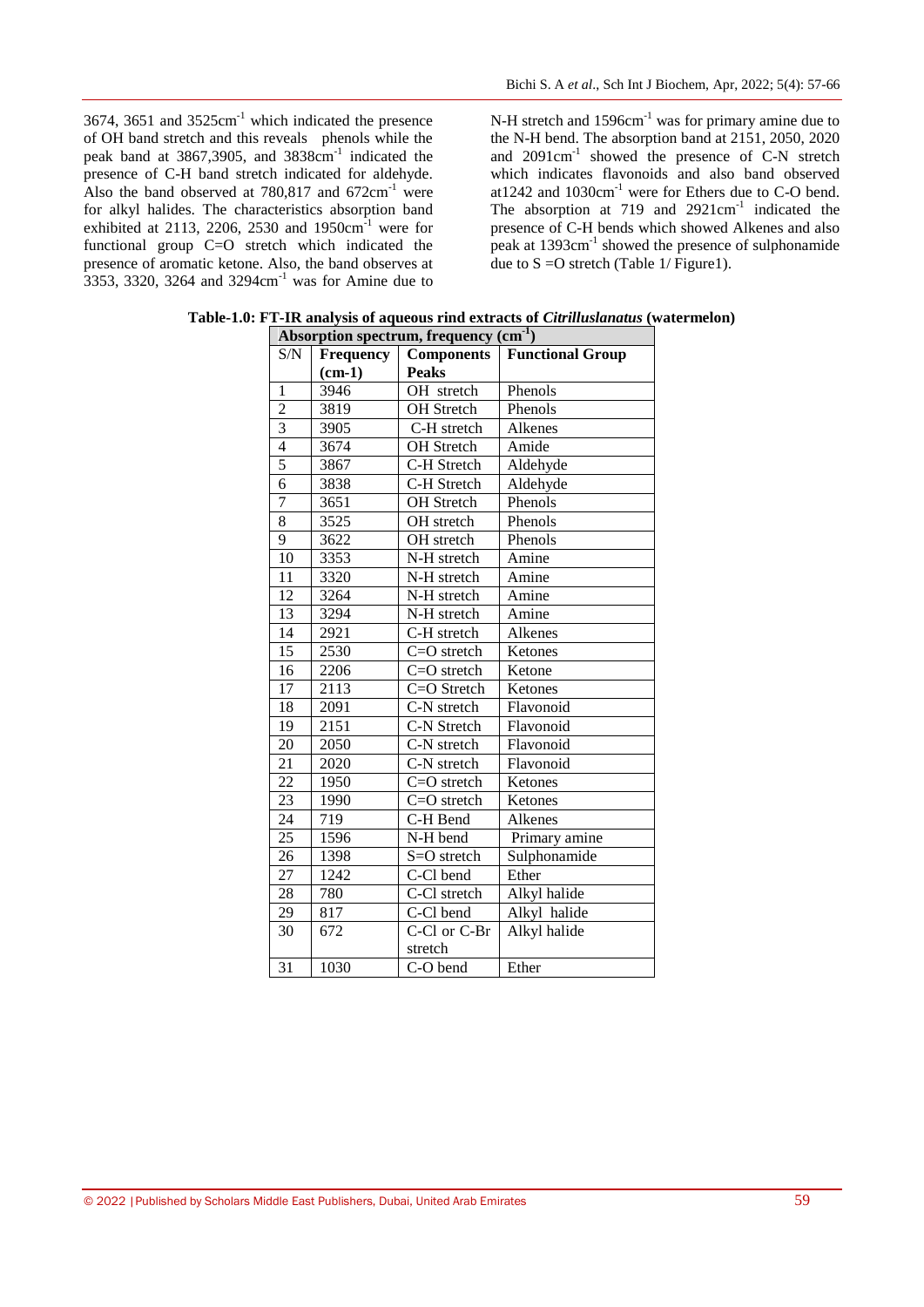

**Fig-1: FT-IR spectrum of aqueous rind extracts of** *Citrilluslanatus* **(watermelon)**

#### **GC-MS analysis of aqueous Rind extract of**  *Citrilluslanatus*

The aqueous rind extracts of *Citrilluslanatus* revealed several peaks which represents different compounds as shown in the chromatogram by Gas Chromatography-Mass Spectrometry analysis in (figure 2). The peaks in the chromatogram were integrated and

compared with the database of spectrum of known components stored in the Gas chromatography-mass spectrometry library. The Gas Chromatography-Mass spectrometry analysis of aqueous extract of watermelon rind reveals the presence of different fatty-acid, methyl ester and volatile organic compounds (table 2). Xzz

| Peak | <b>Retenti</b> | <b>IUPAC Name</b>                                                             | <b>Molecular/Structural Formular</b> | Nature and pharmacological                                                                                             |
|------|----------------|-------------------------------------------------------------------------------|--------------------------------------|------------------------------------------------------------------------------------------------------------------------|
|      | on time        |                                                                               |                                      | <b>Uses</b>                                                                                                            |
| 1.   | 10.9           | Hexadecanoic acid, 2-<br>hydroxy-1-<br>(hydroxymethyl) ethyl<br>ester         |                                      | Palmtic acid ester : , antioxidant,<br>lubricant, pesticides, flavor,<br>nematicide (Imis, 2016)                       |
|      |                |                                                                               | $C_{19}H_{38}O_4$                    |                                                                                                                        |
| 2.   | 12.948         | Eicosane,2methyl-                                                             |                                      | Acyclic alkene; present in<br>petroleum product, generally<br>flavoring agent used in food<br>including condiments and |
|      |                |                                                                               | $C_{21}H_{44}$                       | seasonings, fragment and odour<br>agents. (Kennedy etal., 2004)                                                        |
| 3.   | 13.183         | 1-Hexadecanesulfonic<br>acid, 3, 5-dichloro-2, 6-<br>dimethyl-4-pyridyl ester | <b>E ChemEssen.com</b>               | Anti-microbial, antioxidant.<br>(Hamad 2015)                                                                           |
|      |                |                                                                               | $C_{23}H_{39}CL_2NO_3S$              |                                                                                                                        |

| Table-2.0: GC-MS analysis of aqueous Rind extract of Citrilluslanatus |  |  |  |  |
|-----------------------------------------------------------------------|--|--|--|--|
|-----------------------------------------------------------------------|--|--|--|--|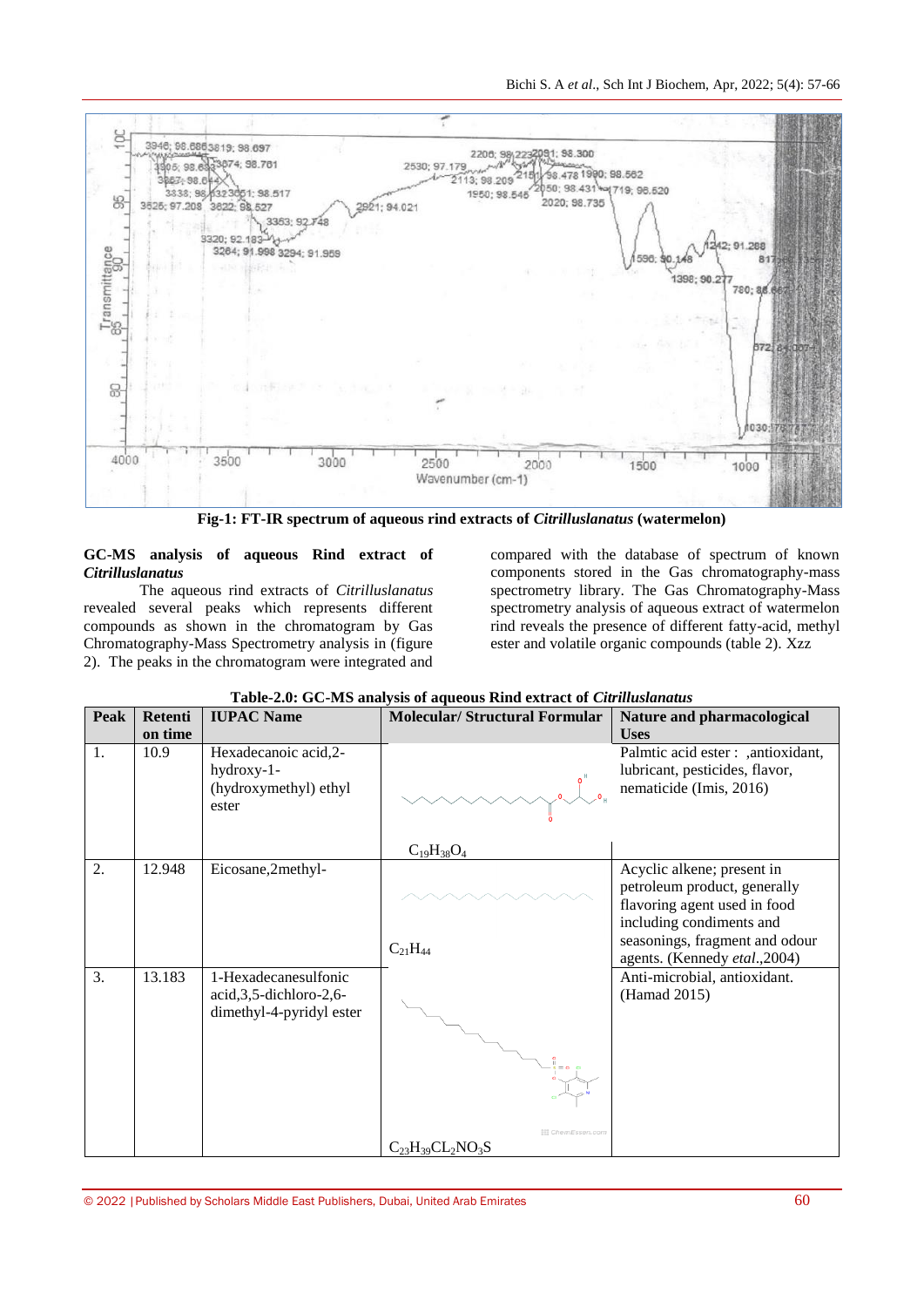| 4.  | 13.446 | Octadecane, 3ethyl-5-(2-<br>ethylbuthyl)-                                                                                    |                   | A s a volatile component and<br>have anti-microbial effect<br>(Thilina Gunathilaka, 2019)                                                                                                                                                                         |
|-----|--------|------------------------------------------------------------------------------------------------------------------------------|-------------------|-------------------------------------------------------------------------------------------------------------------------------------------------------------------------------------------------------------------------------------------------------------------|
| 5.  | 14.098 | $9-(2^{\prime}2^{\prime})$<br>Dimethylpropanoilhydraz<br>ono)-3,6-dichloro-2,7-<br>bis[2-(diethylamino)-<br>ethoxy]fluorine. | $C_{26}H_{54}$    | Anti-bacterial, anti-pyrotic<br>analgesic effect and improve<br>immunity. (Nat prod Rep.2004<br>dec)                                                                                                                                                              |
| 6.  | 14.825 | Hepatacosane                                                                                                                 | $C_{27}H_{56}$    | As a volatile oil component and<br>plant metabolites.<br>Anti-microbial and cytotoxic<br>properties. (Martin. 2015)                                                                                                                                               |
| 7.  | 15.065 | Tetracosane                                                                                                                  | $C_{24}H_{50}$    | An alkene hydrocarbon; suitable<br>solvent used in the synthesis Zns<br>nano-particles. May be employed<br>as the wax component to study<br>the reduction in pour point and<br>hydrocarbon solvent containing<br>wax crystals on addition of<br>polymer additive. |
| 8.  | 15.615 | Octadecane, 3-ethyl-5-(2-<br>ethybutyl)-                                                                                     | $C_{26}H_{54}$    | A cylic alkene; A s a volatile<br>component and have anti-<br>microbial effect. (Thilina<br>Gunathilaka, 2019).                                                                                                                                                   |
| 9.  | 16.341 | 9-Octadecenoic acid(Z)-,<br>phenylmethyl ester                                                                               | $C_{25}H_{40}O_2$ | Anti-microbial activities. and,<br>antibacterial activites (jeneciu et<br>al., 2012)                                                                                                                                                                              |
| 10. | 16.999 | 4-Methyl-docosane                                                                                                            | $C_{23}H_{48}$    | Perfuming agent, anti-microbial                                                                                                                                                                                                                                   |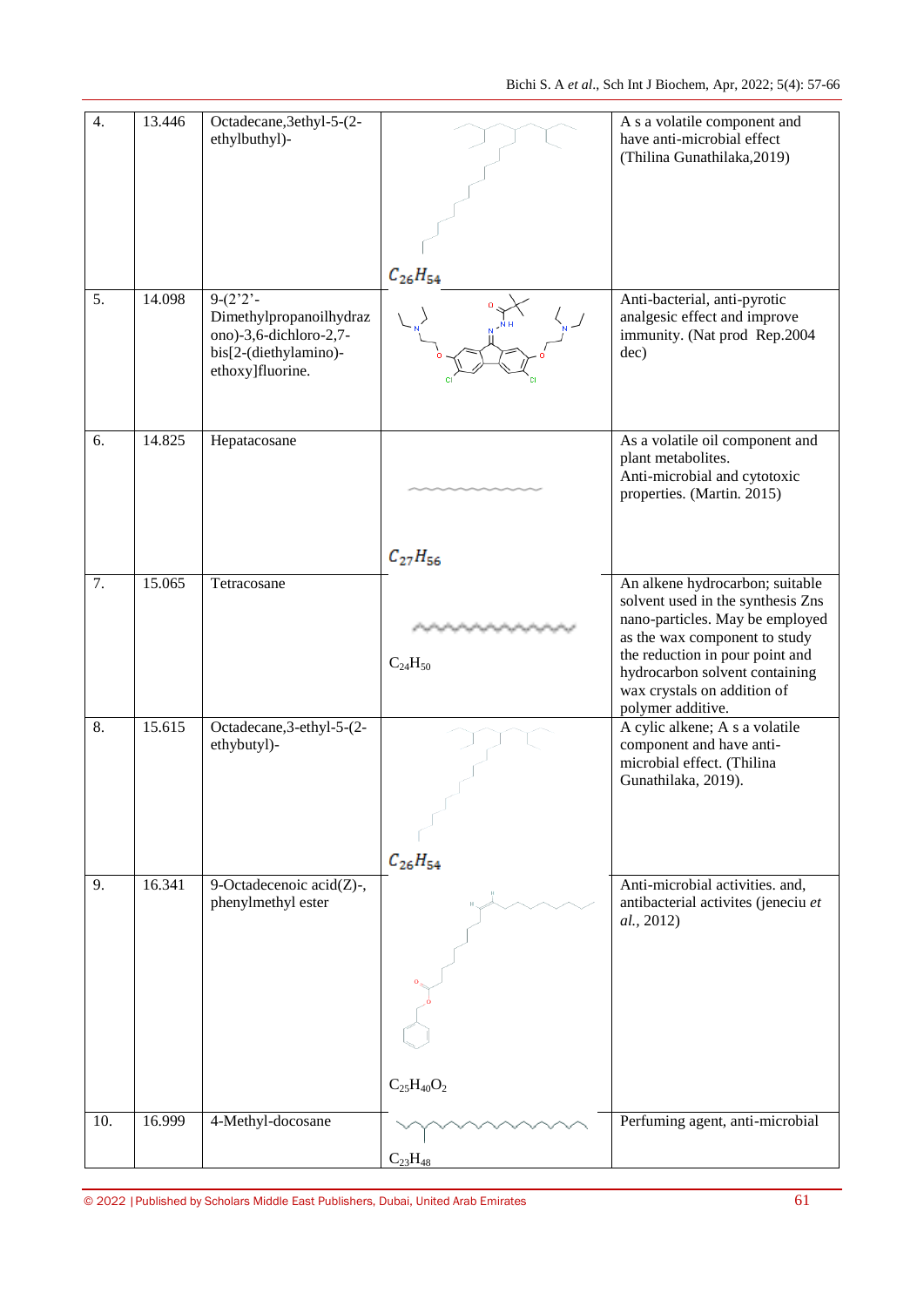| 11. | 17.686 | Tetradecane, 2, 6, 10-<br>ttimethyl                |                                  | Anti-microbial activities and<br>cytotoxic properties                                                                      |
|-----|--------|----------------------------------------------------|----------------------------------|----------------------------------------------------------------------------------------------------------------------------|
| 12. | 18.355 | Heptacosane                                        | $C_{17}H_{36}$<br>$C_{27}H_{56}$ | Anti-microbial and cytotoxic<br>properties.<br>As a volatile oil component and<br>plant metabolites (Martin 2015)          |
| 13. | 19.042 | Estra-1,3,5(10)-trien-17 $\beta$ -<br><sub>o</sub> | OH<br>$C_{18}H_{24}O$            | Anti microbial activities (P.R)<br>2012)                                                                                   |
| 14. | 19.895 | 2-Hexadecanol                                      | $C_{16}H_{34}OH$                 | Palmitic acid; Anti-microbial,<br>anti-inflamatatory, emulsifier and<br>thickening agent (The Good scent<br>company, 2018) |
| 15. | 22.338 | 7-methyl-Z-tetradecen-1-<br>olacetate              | $C_{17}H_{32}O_2$                | Fatty acid; component of<br>flavouring agent and perfumes.                                                                 |
| 16. | 22.967 | 9-Octadecenoic acid(Z)-<br>phenylmethyl ester      | $C_{25}H_{4}O_{2}$               | Antibacterial activities.(jeneciu et<br>al., 2012)                                                                         |
| 17. | 23.648 | Ethanol 2-(octadecyloxy)                           | $C_{20}H_{42}O_2$                | Ant toxicity, anti-microbial (OH<br>DH, et al., 1993)                                                                      |
|     |        |                                                    |                                  |                                                                                                                            |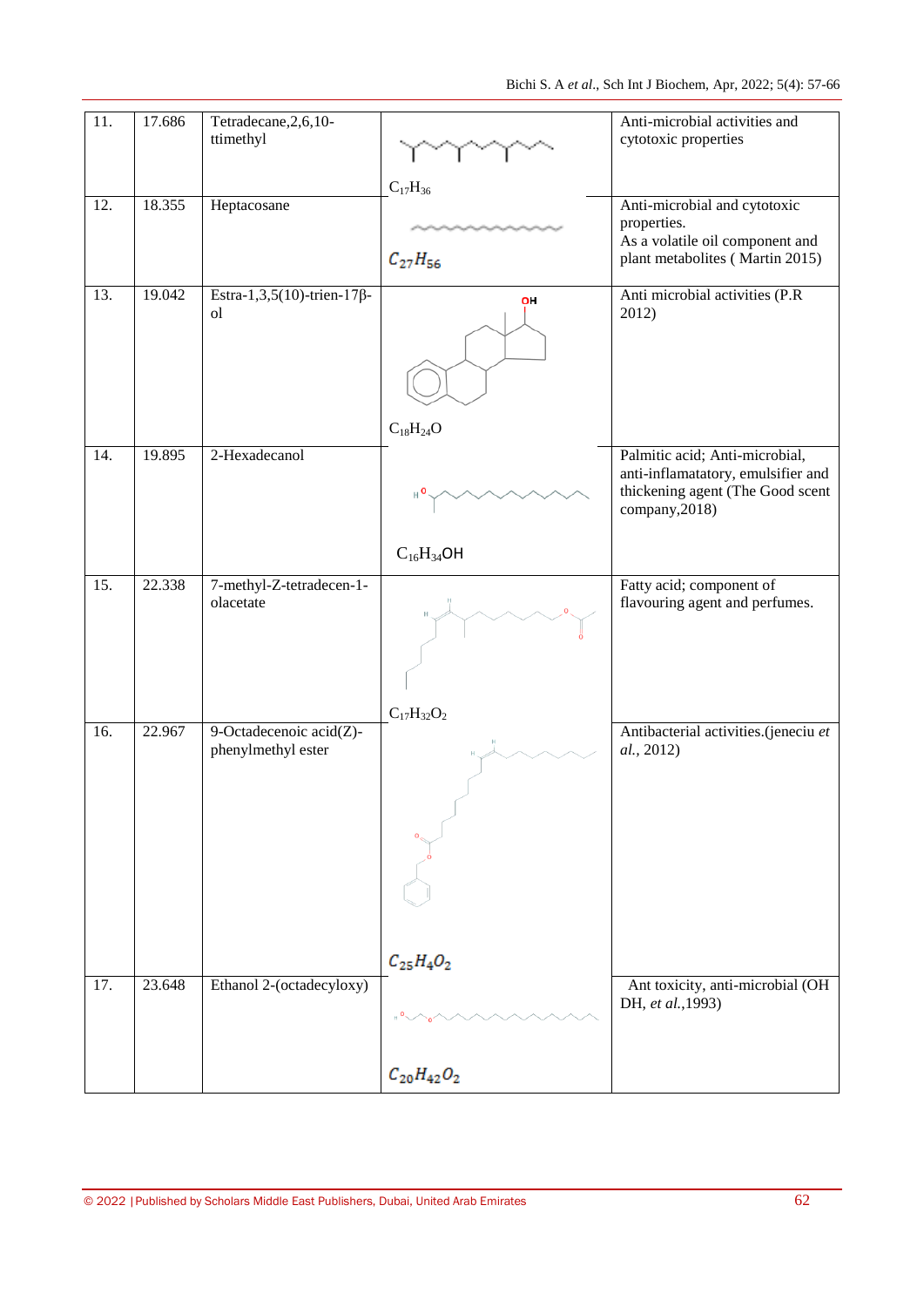| 18. | 24.095 | Apidopermidin-17-ol,1-<br>acetatyl-19,21-epoxy-<br>$15,16$ -dimethyl-                      |                                                                                         | Anti-microbial activities.<br>(Adelani-Akandeetal., 2015)                                                                               |
|-----|--------|--------------------------------------------------------------------------------------------|-----------------------------------------------------------------------------------------|-----------------------------------------------------------------------------------------------------------------------------------------|
|     |        |                                                                                            | $C_{23}H_{30}N_2O_5$                                                                    |                                                                                                                                         |
| 19. | 25.256 | Heptacosane                                                                                | المرباش والرابع المراسي والمرباش والمرباش والمرباش والمرباشي والمرباش<br>$C_{27}H_{56}$ | As a volatile oil component and<br>plant metabolites.<br>Anti-microbial and cytotoxic<br>properties (Martins, 2015)                     |
| 20. | 25.846 | 2-hexadecanol                                                                              | OH<br>$C_{16}H_{34}0$                                                                   | Palmitic acid; Antimicrobial, anti-<br>inflamatatory, emulifier and<br>thickening agent, (The Good scent<br>company, 2018)              |
| 21. | 26.664 | i-propyl 9-tetradecenoate                                                                  |                                                                                         | Perfuming agent, binding agents,<br>polar emollient used in cometics,<br>antimicrobial, antioxidants, stimul<br>ants (kadhim etal;2016) |
| 22. | 26.978 | Octadecane, 3-ethyl-5-(2-<br>ethylbutyl)                                                   | $C_{17}H_{32}O$                                                                         | A s a volatile component and<br>have anti-microbial effect                                                                              |
| 23. | 27.19  | 9,12-Octadecadienoic<br>$\text{acid}(Z,\!Z)\text{-}2,\!3\text{-}$<br>dihydroxypropyl ester | $C_{26}H_{54}$<br><b>OH</b><br>$C_{21}H_{38}O_4$                                        | Volatile organic compounds, has<br>anti-microbial activities                                                                            |
| 24. | 27.751 | $2, 6$ -di-t-<br>butyloctahydroazulene-<br>3a, 8-diol                                      | $C_{18}H_{30}O_2$                                                                       | As a component in insect<br>repellents                                                                                                  |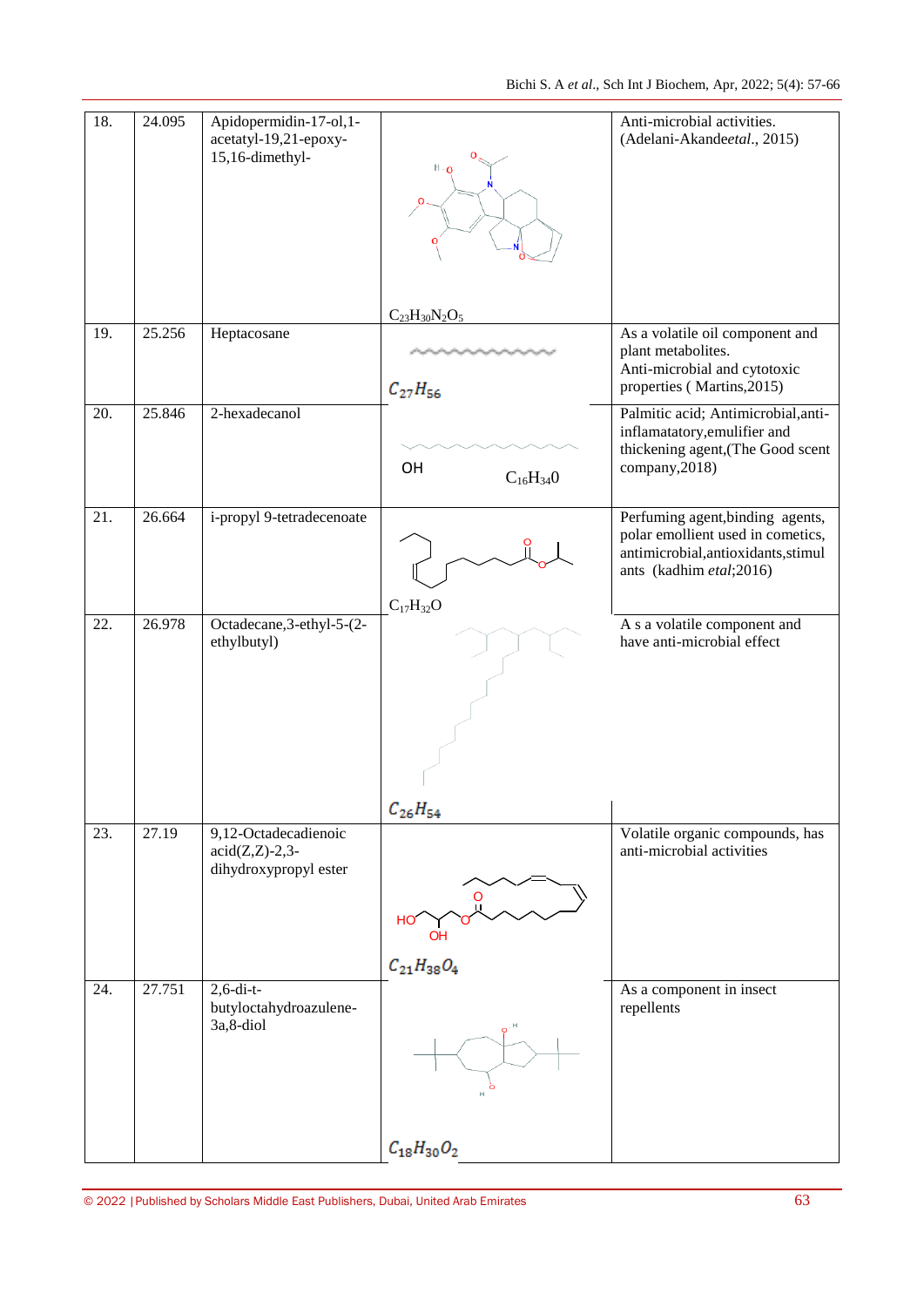| 25.               | 28.043 | Davcarpidan-1-<br>methanol, acetate (ester)                                                    |                      | Fatty acid; occurs naturally in<br>plants and animals derivatives<br>and its used in cosmetic products,<br>thickeners and hardeners. |
|-------------------|--------|------------------------------------------------------------------------------------------------|----------------------|--------------------------------------------------------------------------------------------------------------------------------------|
|                   |        |                                                                                                | $C_{20}H_{26}N_2O_2$ |                                                                                                                                      |
| 26.               | 28.523 | $4-$<br>methoxycarbonylmethylu<br>ndec-3-enedioic<br>acid, dimethyl ester                      |                      | Anti-fungal, antioxidants<br>(Saenjumetal., 2012)                                                                                    |
|                   |        |                                                                                                | $C_{16}H_{26}O_6$    |                                                                                                                                      |
| 27.               | 29.216 | 9,12,15-Octadecadienoic<br>acid)-<br>2,3bisi(trimethylsilyl)-<br>oxypropyl ester(Z,Z,Z)        |                      | Antibacterial activities, anti-<br>inflammatory, cancer prevention,<br>anti-acne (Hadi Hameed, 2015)                                 |
| 28.               | 29.565 | $9,12,15-$<br>octadecatrienoic, acid2,3-<br>bisi(trimethylsily)oxylpro<br>pyl ester, (Z, Z, Z) | -Si-                 | Antibacterial activities, anti-<br>inflammatory, cancer prevention,<br>anti-acne (Hadi Hameed, 2015)                                 |
| 29.               | 29.839 | 9,12,15<br>octadecatrienoic, acid2,3-<br>bisi(trimethylsily)oxylpro<br>pyl ester, (Z, Z, Z)    | -Si-                 | Antibacterial activities, anti-<br>inflammatory, cancer prevention,<br>anti-acne (Hadi Hameed, 2015)                                 |
| $\overline{30}$ . | 30.555 | Hexasiloxane<br>1, 1, 3, 3, 5, 5, 7, 7, 9, 9, 11, 11-<br>dodecamethyl                          |                      | Volatile organic compounds, has<br>antimicrobial activities<br>(Adekunle, 2009)                                                      |
|                   |        |                                                                                                |                      |                                                                                                                                      |

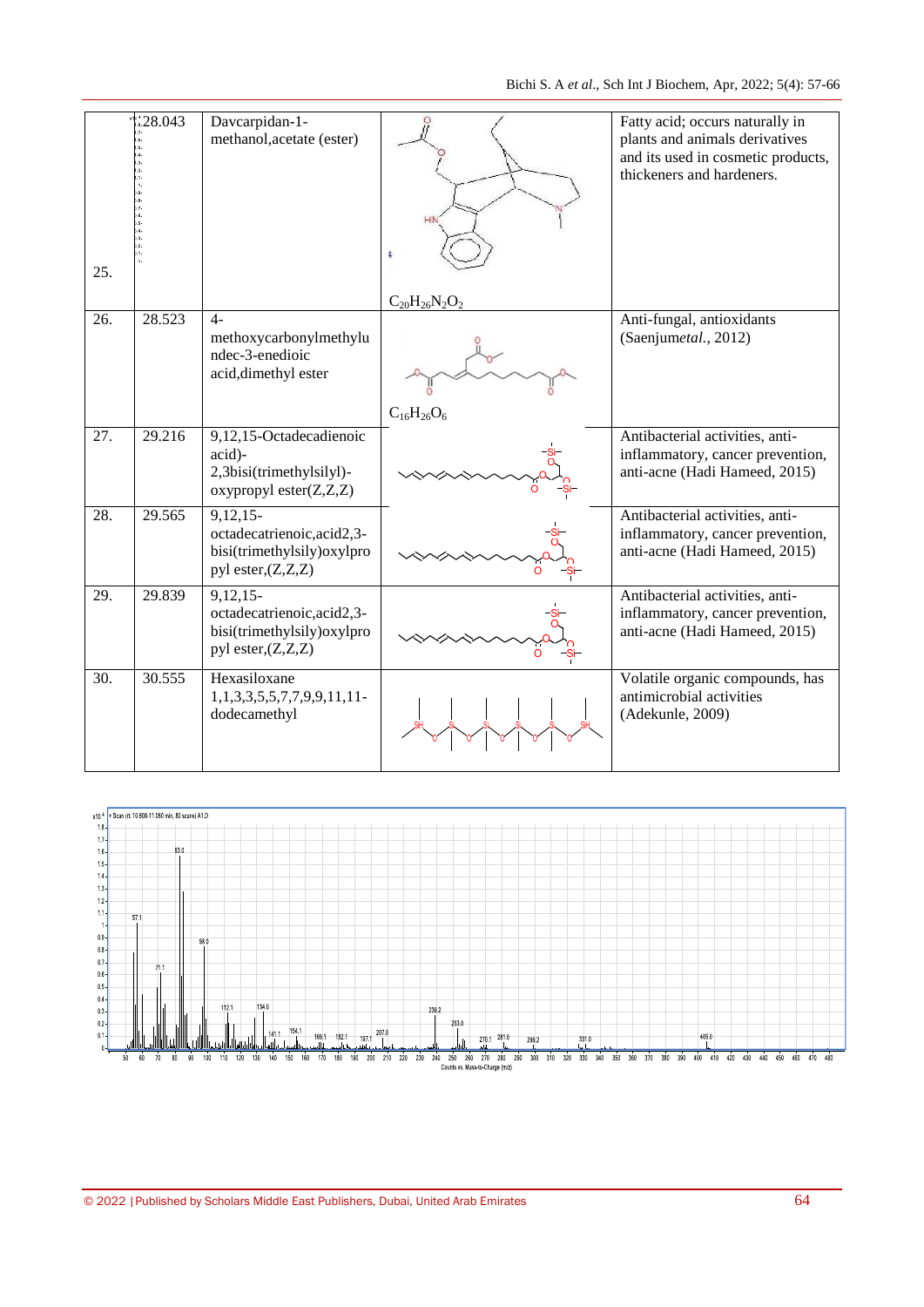

**Fig-2: GC-MS Chromatogram of aqueous Rind extract of** *Citrilluslanatus*

# **4. CONCLUSION**

The finding showed that *Citrilluslanatus aqueous rind extract* have thirty-one (31) bioactive constituents of pharmacological important identified by GC-MS and FTIR analysis. These compounds from *Citrilluslanatus* rind can beused in pharmaceutical industry for design and develop of novellead drugs for the treatment of diseases.

# **5. ACKNOWLEDGEMENT**

The authors wish to acknowledged the support of Tertiary Education Trust fund (TETFUND) Nigeria and Kano University of Science and Technology Wudil, Kano, Nigeria for sponsoring the Research under Institutional Based Research Grant TETFUND/DESS/UNI/WUDIL/IBR/2018/VOL.I).

# **6. ETHICAL APPROVAL**

As per international standard written ethical permission has been collected and preserved by the author(s).

# **7. COMPETING INTERESTS**

Authors have declared that no competing interests exist.

#### **REFERENCES**

- Adekunle, A.S. (2009). Preliminary assessment of antimicrobial properties of aqueous extract of plants against infectious diseases, Biol Med. 20-24
- Adelani-Akande, T. A., Ajiba L. C., Dahunsi S. O., Oluyori, A. P. (2015). Antibacterial activity of watermelon (Citrulluslanatus) seed against selected microorganisms; African Journal of Biotechnology, *14*(14); 1224-1229
- Kulkarni, A., Govindappa, M., Ramachandra, Y.L., Koka, P. (2015). GC-MS analysis ofmethanol extract of Cassia fistula and its in vitro anticancer activity on humanprostate cancer cell line. *Indo. Am. J. Pharm. Res*. 5, 937–944.
- Kumar, P.P., Kumaravel, S., Lalitha, C. (2010). Screening of antioxidant activity, total phenolics and GCMS study of Vitexnegundo*, Afr.J. Biochem*, 4; 191-195.
- Lakshmipathy, R., & Sarada, N. C. (2015). "A fixed bed column study for the removal of Pb2+ ions by watermelon rind," Environmental Science: *Water Resource Technology*, 244;250
- Leong, L.P., Shui, G. (2002). An investigation of antioxidant capacity of fruits in Singapore markets. Food Chemistry, *76*, 69; 75.
- Mandel, H., Levy, N., Izkovitch, S., & Korman, S. H. (2005). Elevated plasma citrulline and arginine due to consumption of Citrullus vulgaris (watermelon). Berichte der deutschenchemischen Gesellschaft, *28,* 467; 472
- Musmade, A.M., Desai, U.T., Cucumber., & Melon. (1998). *"Handbook of Vegetable Science and Technology:* Production, Composition, Storage, and Processing", Marcel Dekker, Inc., NY, 245-272
- Njoroge, G.N., Gemmill, B., Bussmann, R., Newton, L.E., Ngumi, V.W. (2007). Pollination ecology of Citrulluslanatus at Yatta, Kenya. International Journal of Tropical Insect Science. ICIPE, 24, 73-77.
- Oluyori, A.., Arun, K.S., Olatunji, G.A., Preeti, R., Sanjeev, M., Dipak, D., Ashish, A., Sama, A., & Puli S.R. (2016). Sweet Potato Peels and Cancer Prevention. *Nutrition and Cancer –An International Journal 68*(8); 1330-1337
- Oluyori, A.P., & Olatunji, G. (2016). Phytochemical Analysis, Antimicrobial and Antioxidant Activity of Peels' extracts from Ipomoea batatas Lam; *Journal of International Research in medical and Pharmaceutical Sciences*; 6(4); 157-164.
- Rimando, A.M., & Perkins P. (2005). Determination of citrulline in water melon rind*. J. Chm. A.* 1078(1-2): 196 200.
- Parmar, H.S., Kar, A. (2009). Protective role of Mangiferaindica, Cucumis melon and Citrullus